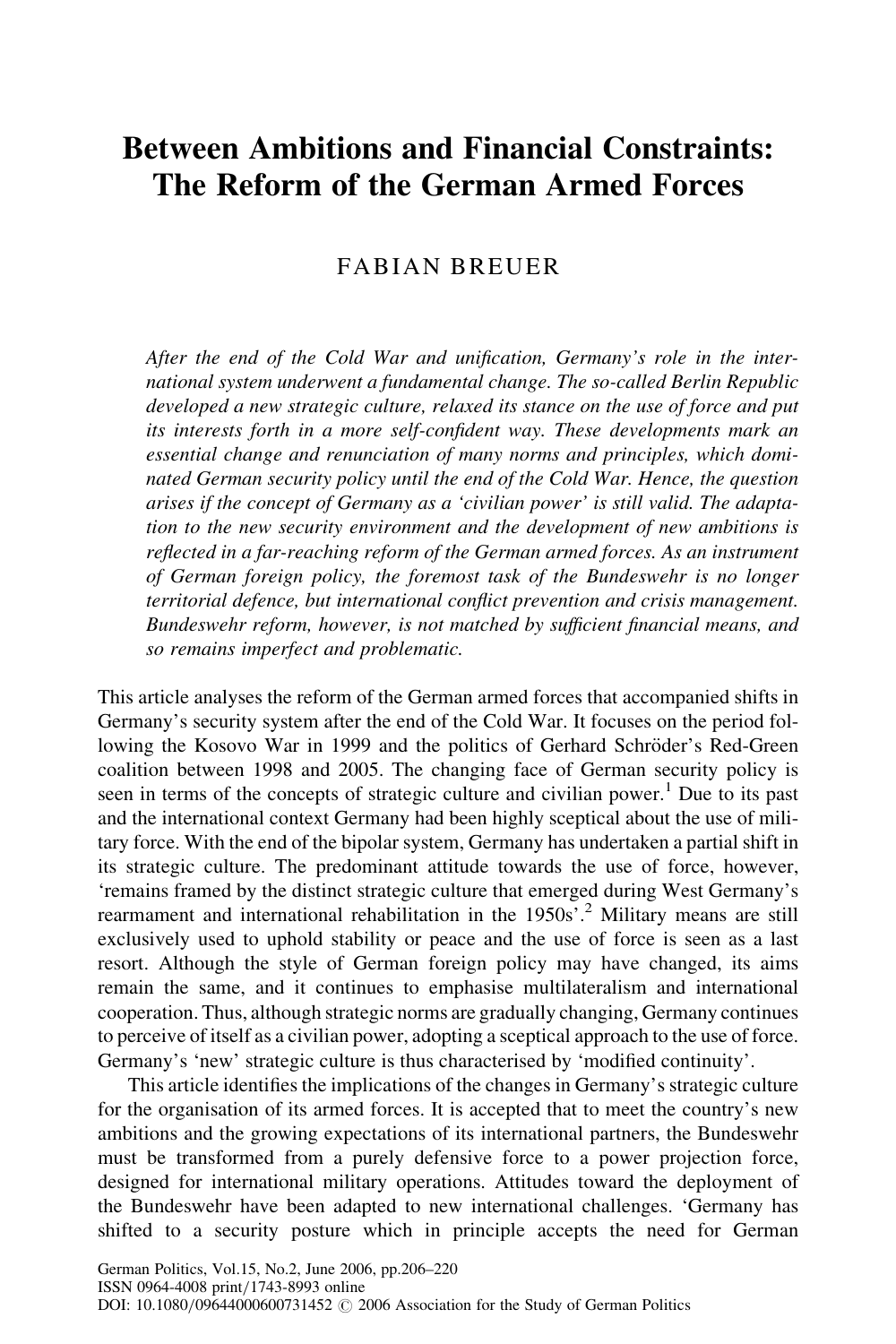participation in military interventions outside the traditional NATO [North Atlantic Treaty Organisation] context of collective defence.'<sup>3</sup> The terms of participation, however, are still strongly influenced by the paradigm of a civilian power.<sup>4</sup>

Reform is thus inhibited by the absence of clear-sighted strategic debate, as well as a lack of the requisite financial resources. The new security paradigm has not yet been fully thought through, and the reform of the Bundeswehr is therefore occurring in a strategic vacuum. Reform requires a redefinition of national interests and objectives, something that Germany has been slow to undertake since unification.<sup>5</sup>

German security is related to the development of a strategic culture by the European Union. With the presentation of the European Security Strategy  $(ESS)^6$  in 2003, the European Union (EU) gave itself for the first time a document defining the strategic interests of the Union and exploring the means to reach these aims. A Secure Europe in a Better World analyses the current international environment, the changing nature and related security threats of the international system. However, even if the 25 member states agreed on this 'Grand Strategy',  $\frac{7}{1}$  the question arises as to how far the individual states, governments, and military forces agree or disagree on the analysis and judgement of the international environment and the connected strategic aims.

#### FROM CIVILIAN POWER TO GLOBAL SECURITY

Civilian power is understood in terms of restraint from the use of force in international systems, control over of the unilateral use of force through international organisations and multilateralism, and the use of diplomatic and economic means to overcome international conflicts. It means not only 'a reluctance to use military means, but also strengthening international law, ... preserving ... human rights, acting multilaterally and ... having the power and willingness to act globally to help implement these principles'.<sup>8</sup>

The post-war founding of the Bundesrepublik and the Grundgesetz (Basic Law) were deeply marked by the atrocities committed under the Third Reich. The experience of nationalism and militarism shaped the role of the Bundeswehr and judgements about the circumstances in which it could be deployed. Germany's profound abhorrence towards the use of force was expressed in its identity as a purely 'civilian power', promoting multilateralism and supranational integration and rejecting the use of force as a political instrument. All Germany's governments and a huge majority of the population opted for a pro-Western and pro-democratic course based on striving for international cooperation, integration and the transfer of sovereignty to supranational organisations.

Hans Maull summarises this orientation in the key norms 'never again' (pacifism, moralism, and democracy), 'never alone' (integration, multilateralism, and democratisation), 'politics, not force' (preference for political solutions) and 'norms define interests'.<sup>9</sup> The commitment to European and transatlantic integration meant that the Bundeswehr was restricted to the defence of German and NATO territory. Outside of collective NATO defence and humanitarian support, the Bundeswehr never participated in any out-of-area mission (not even in the form of contributions to UN peacekeeping operations). $^{10}$ 

With unification, however, and with the emergence of new security threats in the aftermath of the Cold War, Germany has progressively accepted the necessity of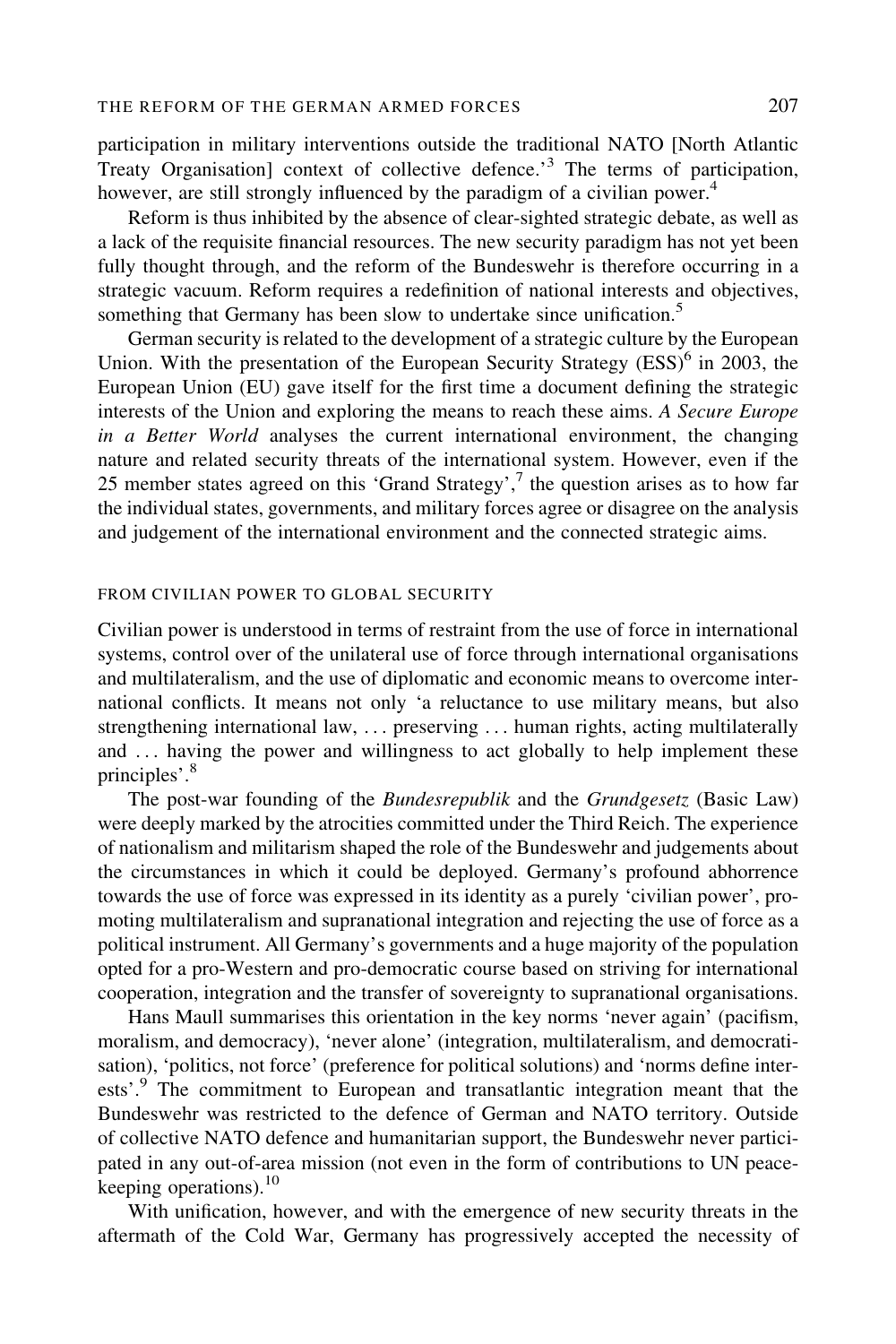German participation in military operations around the globe. The new security orientation was neatly summed up by former Minister of Defence Peter Struck; 'Germany is defended at the Hindu Kush.' Defence now means preserving German security wherever it may be at risk. Territorial defence is no longer the main task of the Bundeswehr. Instead, the focus is on an asymmetric security threat consisting of terror and violence caused by international terrorism, non-state actors and failing states.

Defence as it is understood today means more, however, than traditional defensive operations at the national borders against a conventional attack. It includes the prevention of crises and conflicts, the common management of crises, and postcrises rehabilitation. Accordingly, defence can no longer be narrowed down to geographical boundaries, but contributes to the safeguarding our security wherever it is in jeopardy.  $^{11}$ 

Security and defence can no longer be measured in traditional categories. The new threats are above all international terrorism, weapons of mass destruction and regional crises and conflicts.

## GERMAN PARTICIPATION IN INTERNATIONAL OPERATIONS

This new conception of security is reflected in the expansion of Bundeswehr activity. With around 6,000 soldiers participating in several international operations, the Bundeswehr is now one of the major troop suppliers for international military operations. <sup>12</sup> This section of the article outlines the factors in this expansion, asking whether a 'normalisation' of security policy has taken place, and evaluating the extent of change in Germany's strategic culture.

The first challenges to conventional German attitudes to security emerged with the Gulf War in 1990. The US and other allies criticised Germany for its refusal to be directly involved in Operation 'Desert Storm'. Germany began to realise that it was no longer possible to abstain from such kind of operations, relying merely on Scheckbuch-Diplomatie. The Gulf War made clear that the new security environment could lead to clashes between the Germany culture of restraint in the use of military force and the value of multilateralism and solidarity with its allies.

Subsequently, Helmut Kohl's government showed a greater willingness to take part in international military missions and paved the way for a new policy paradigm.<sup>13</sup> The Bundeswehr participated in the United Nations (UN) Transitional Authority mission to Cambodia, the UN Special Commission in Kuwait and the UN Operation in Somalia II peacekeeping mission. Wars in the former Yugoslavia triggered the development and transformation of Germany's attitude towards the use of its military forces. The country realised progressively that 'the authority which it can bring to bear depends largely on the extent to which it participates in security actions'.<sup>14</sup> As a result, German forces were deployed in the former Yugoslavia for the supervision of economic sanctions and in the monitoring of the no-fly zone over Bosnia.

These deployments initiated a broad debate over the range of Bundeswehr operations.<sup>15</sup> Hitherto, the *Grundgesetz* had generally been read as prohibiting a deployment of the Bundeswehr outside the NATO context,<sup>16</sup> and the German public remained rather sceptical about active participation in international military missions. The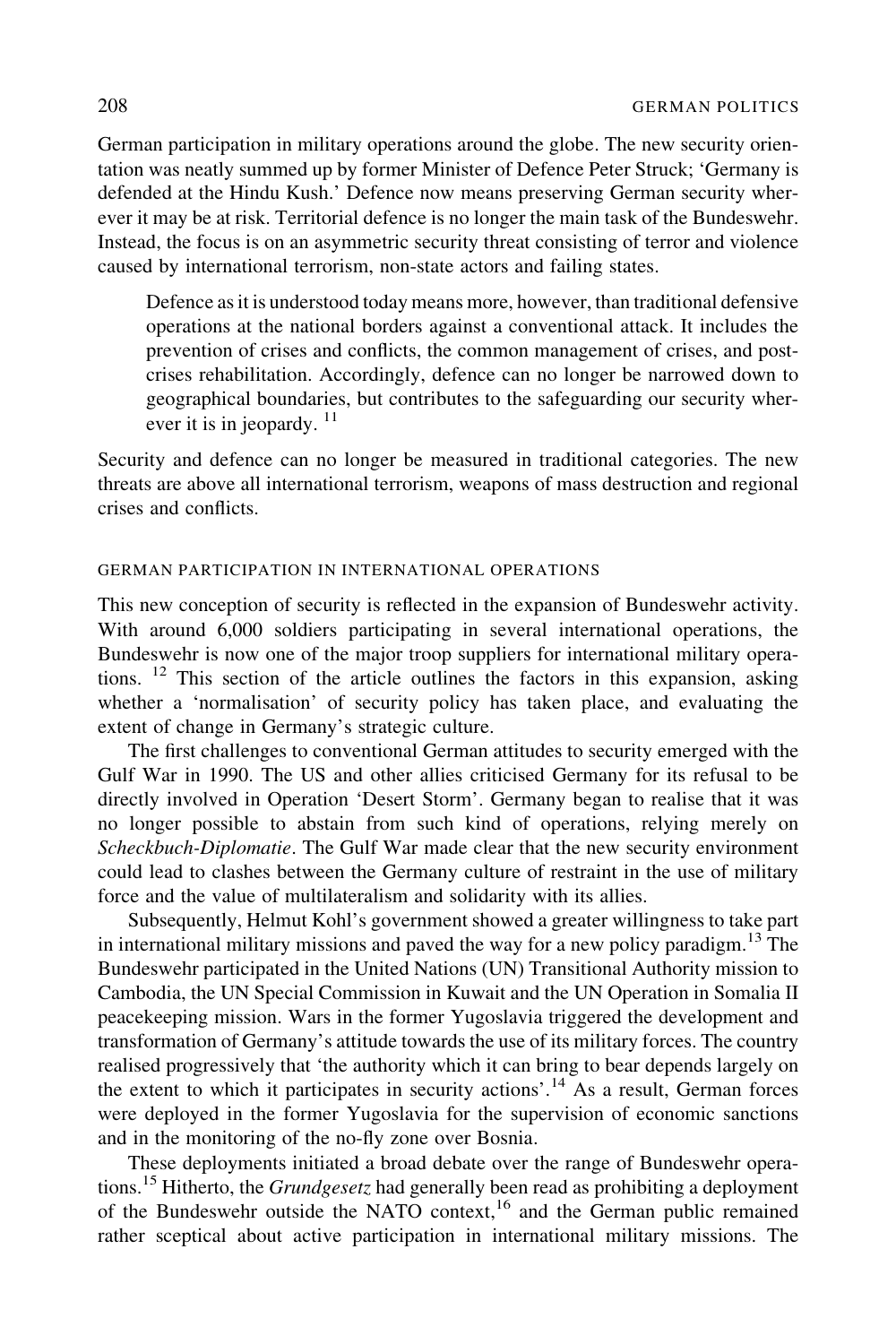terms of debate, however, were fundamentally changed by the seminal ruling of the Federal Constitutional Court in 1994 that Germany is allowed to participate in outof-area military operations conducted by a collective security organisation (under the UN, NATO, or the Western European Union) provided that the objective is the defence of international peace and security and that the operation has Bundestag approval.<sup>17</sup> Subsequently, the Bundeswehr participated with Tornado aircraft in the late 1995 NATO attacks against the Bosnian Serbs, which was the first participation ever of the Federal Republic in combat operations.

After that, Germany contributed troops to the NATO-led Implementation Force (IFOR) as well as to the Stabilisation Force (SFOR) and 'the CDU-led Government's incremental approach of enacting more and more Bundeswehr deployments in the 1990s succeeded in forging a new reality'.<sup>18</sup> As Maull summarises it, 'The use of the Bundeswehr crossed several important political hurdles, notably the willingness to join operations, to accept casualties and to create victims on the opposing side.'<sup>19</sup>

The Rubicon was finally crossed with the participation of Germany in the NATO Operation 'Allied Force' against Serbia in 1999. The previous year, the election of a Red-Green government had ended an era of 16 years of Christian Democrat-Liberal government. After only months in office, the new government was confronted with a far-reaching decision. China and Russia blocked a UN Security Council resolution invoking Chapter VII of the Charter, just as NATO was about to launch an attack against Serbia. Going ahead without a UN mandate in breach of international law put the new government under immense pressure.<sup>20</sup> The government's decision to participate in the operation, however, was supported by a large majority in the Bundestag. The rationale was that the humanitarian concern to end ethnic cleansing and human rights violation in Kosovo justified the resort to force.  $21$  The government and the leading elites argued that the basic norm of 'never again war' had to be overruled by the higher principle of stopping the ongoing ethnic cleansing. Although German participation in the air strikes was relatively limited (Germany contributed some Tornado aircraft and took part in humanitarian actions), its symbolic impact on attitudes towards the use of armed forces was considerable.<sup>22</sup> Participation in the Kosovo War was a qualitatively distinct from previous military deployments. It was a combat operation against a sovereign state without a mandate from the UN Security Council.

After this engagement, the Bundeswehr participated in various international operations: inter alia in East Timor in 2000, in Operation 'Enduring Freedom' in Kuwait, in the EU-led operations 'Concordia' in Macedonia and 'Artemis' in the Democratic Republic of Congo. Currently, German soldiers participate in the International Security Assistance Force (Afghanistan), SFOR (Bosnia-Herzegovina), KFOR (Kosovo), UN Observer Mission in Georgia, UN Mission in Ethiopia and Eritrea, 'Active Endeavour' (surveillance of shipping traffic in the Mediterranean Sea), and 'Enduring Freedom' (anti-terror operation in the Horn of Africa). $23$ 

#### TOWARDS A NEW SECURITY PARADIGM?

Germany's security reorientation gained momentum under Schröder's new style of foreign policy, but there was still no far-reaching discussion of aims and means.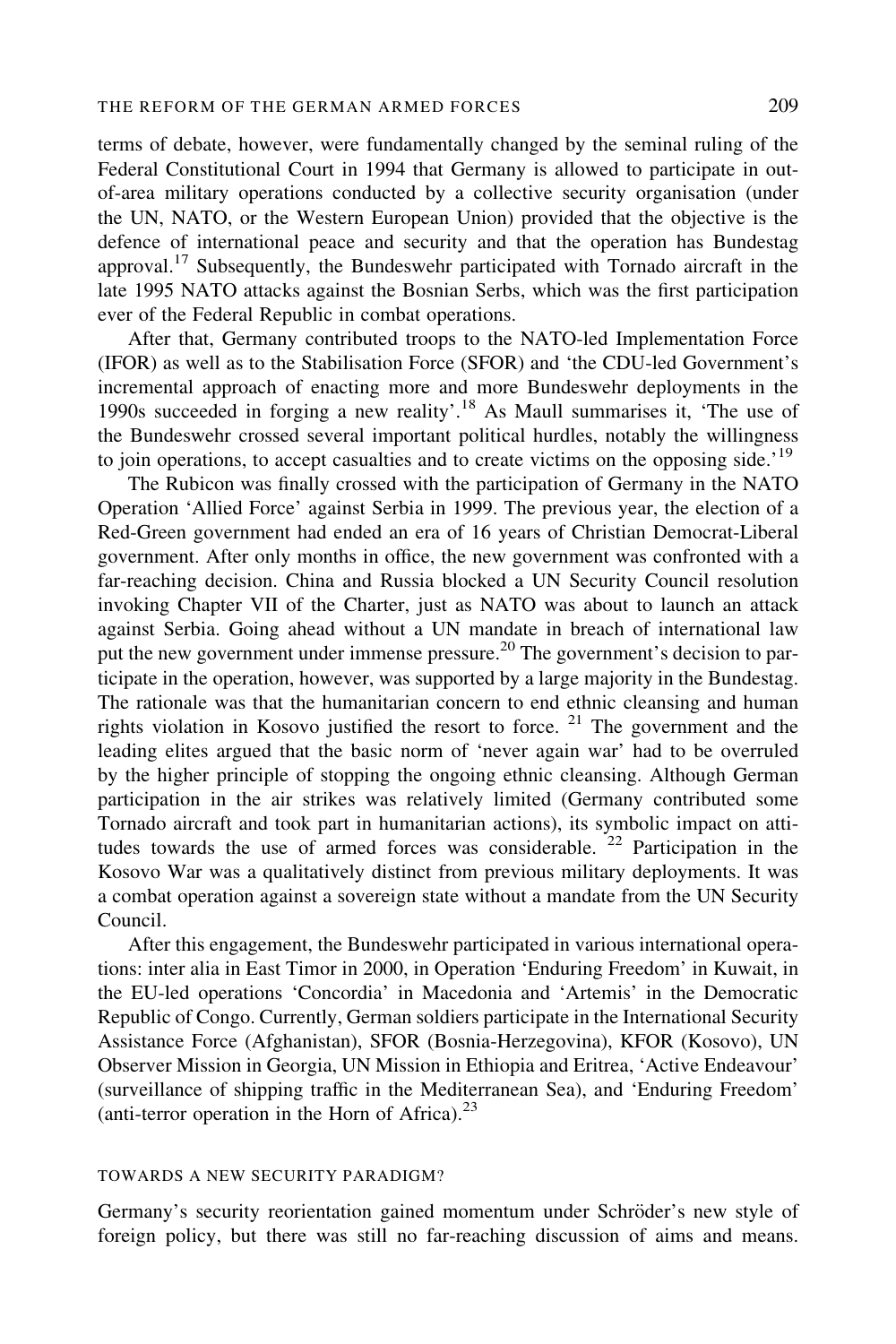Since the end of the Cold War, important foreign policy decisions have been taken on an ad hoc case-by-case basis. $^{24}$  Debate intensified, however, with the Iraq War of 2003. The decision of the Chancellor not to support the US-led war represented a major break with German foreign policy traditions.<sup>25</sup> The new discourse of the 'Berlin Republic'<sup>26</sup> saw the 'emergence of greater self confidence, the introduction of a more "national" vocabulary into foreign policy statements and a less reflective attitude to transatlantic security'.<sup>27</sup> At the same time, however, it conformed to traditional German foreign policy norms: the avoidance of the use of force, the search for political solutions, and the promotion of multilateralism.

One reason for the more self-confident projection of these norms was participation in international and military operations since the Kosovo War. Germany feels increasingly equal with other European states and has more room for diplomatic manoeuvre.<sup>28</sup> Its stance over Iraq, however, made clear that there are still certain limitations on the use of force and that established beliefs are still central in Germany's strategic culture. Foreign and security policy have changed, and German interests are put forward more self-confidently, but in general, the Schröder government adhered to old norms without formulating a new foreign policy strategy.<sup>29</sup>

This means that Germany recognises force only as a last resort after prevention and conflict resolution have failed. This approach does not exclude the use of force, but military interventions have to be in accordance with German values. Nevertheless, military capabilities are an indispensable part of a multidimensional approach and the Bundeswehr is a major instrument of the German policy of peace.<sup>30</sup> This approach is central to the core document of Germany's current security policy, the Verteidigungspolitische Richtlinien ('Defence Policy Guidelines', hereafter DPG).

The political will and ability to enforce or restore freedom and human rights, stability and security with military means, if necessary, are a sine qua non of a credible comprehensive approach to security policy.<sup>31</sup>

An efficient Bundeswehr is crucial for a constructive and creative security and defence policy. In order for Germany to safeguard its interests and international influence and to play an active role in peacekeeping, it provides forces of adequate strength that can rapidly and effectively be employed.<sup>32</sup>

The Bundeswehr is thus understood to be an important and integral instrument of Germany's comprehensive security policy.

In sum, the dynamics of the last 15 years have led to a changed German strategic culture and an involvement in international military operations that was unthinkable at the beginning of the  $1990s$ .<sup>33</sup> Due to external pressures and the growing expectations from its allies, Germany could no longer exert a mere chequebook diplomacy and had to assume more responsibility on the international stage. In this new security environment, Germany is no longer a pure civilian power. Thus military means are no longer ruled out where there are violations of human rights or a fundamental threat to international security. Despite this reorientation, however, the traditional culture of restraint continues to play a crucial role in the German approach to Bundeswehr deployment. The security culture continues to emphasise multilateral approaches to international security problems, the primacy of humanitarian concerns, and the quest for political solutions. Thus while some of the norms of German security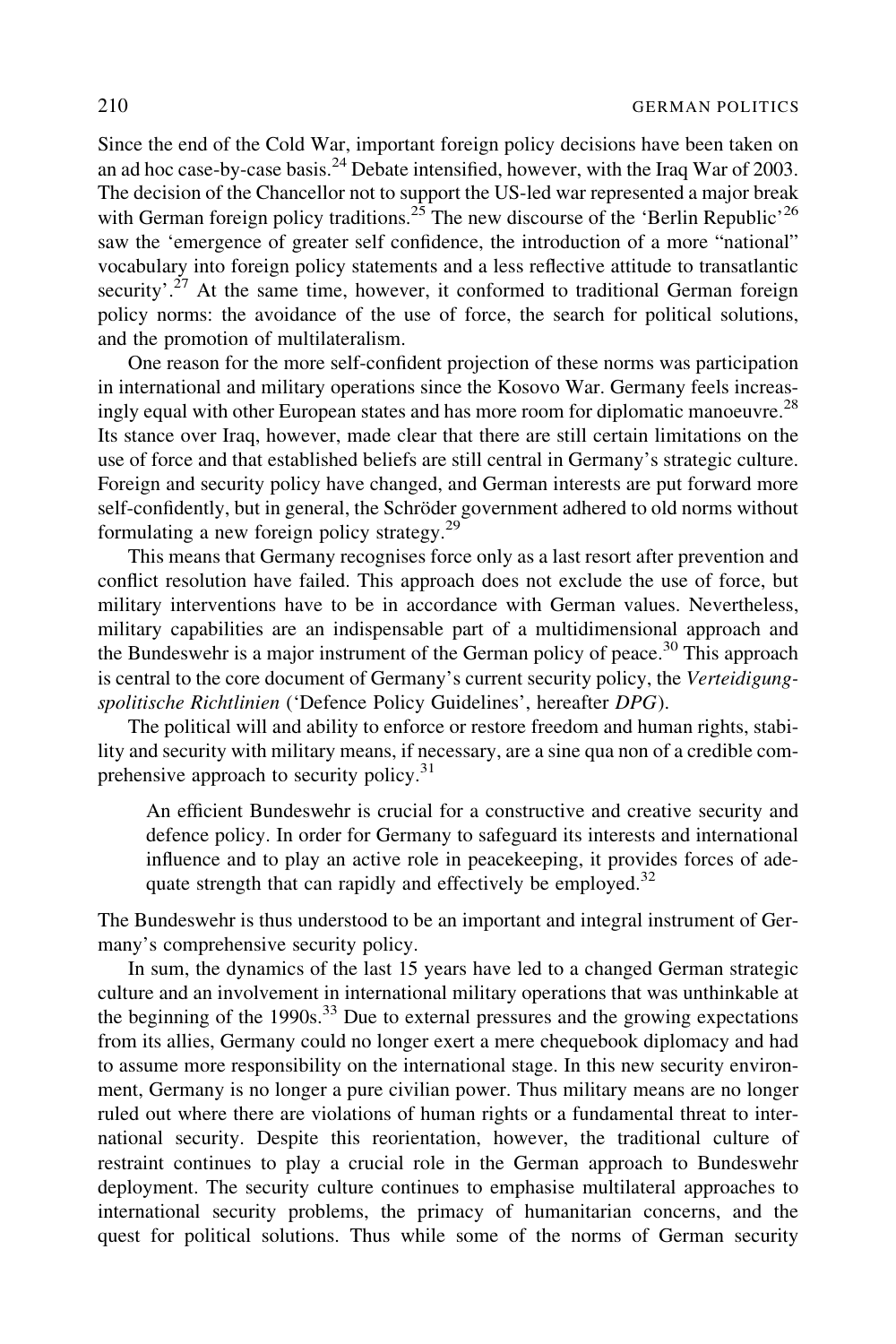policy have been modified, the basic principles are still valid, and one can see continuity as well as change.

#### THE DOMESTIC DIMENSION

A crucial reason for the reluctance to use of military force is public opinion. The scepticism of the German public towards the use of force was particularly apparent over air strikes against Serbia in 1999, which took place without a UN mandate, and in the war against Iraq. Data from the Sozialwissenschaftliches Institut der Bundeswehr, underline the reluctance to condone the use of force, although it also suggests that attitudes are changing.<sup>34</sup> Support for Bundeswehr deployment depends very much on the objectives. Humanitarian missions of emergency and development aid are supported by a huge majority. Beyond this, however, support is much more muted. Only a relatively narrow majority (55 per cent) support peacekeeping missions. Operations against international terrorism are viewed even more sceptically, with 48 per cent support. Furthermore, support for increased German responsibility in global security is rather mixed. Only 38 per cent support an active German foreign and security policy to resolve problems and conflicts. Correspondingly, 62 per cent think that Germany should keep out of crises and conflicts in other countries. Overall, however, the results show that the traditionally reluctant attitude towards deploying the Bundeswehr is diminishing, and that there is growing support for Germany's more active role in international security.

A similar picture emerges from Collmer's comparison of poll findings concerning opinion about the role of the Bundeswehr and the aims and limits of German foreign and security policy.<sup>35</sup> It shows that since the end of the Cold War German public opinion has become increasingly favourable towards greater German responsibility on the international stage. As a corollary, there is also growing support for the wider deployment of the armed forces, especially when it is based on humanitarian considerations. An increase in support for robust interventions in peacekeeping deployments is also discernible. However, Collmer stresses that a majority of German citizens believe that such engagements should take place in European and multilateral frameworks. In sum, it can be concluded that the values of German society are congruent with the 'modified continuity' of German security policy.

In the political arena, there is now quite a broad cross-party consensus on foreign and security policy. After some cross-party debate over Bundeswehr deployment and the 'normalisation' of German security policy,  $36$  and following some initial questions over whether the Red-Green government would continue a traditional security policy, it can now be concluded that the main parties have fairly homogenous perspectives. For the most part, differences are confined to nuances,  $37$  although there were some quite sharp differences in attitudes towards the US over the Iraq crisis.

Regarding the reform of the Bundeswehr, the parliamentary opposition had three main criticism of Red-Green government policy. First, they accused the government of disregarding the main task of the Bundeswehr, namely the territorial defence of the country and civil protection. A second criticism was that reform was driven by fiscal considerations rather than military and strategic imperatives. Defence spending, they argued, was wholly insufficient to support the reform of the armed forces. The Christian Democrats attacked Minister of Defence Struck of 'making security policy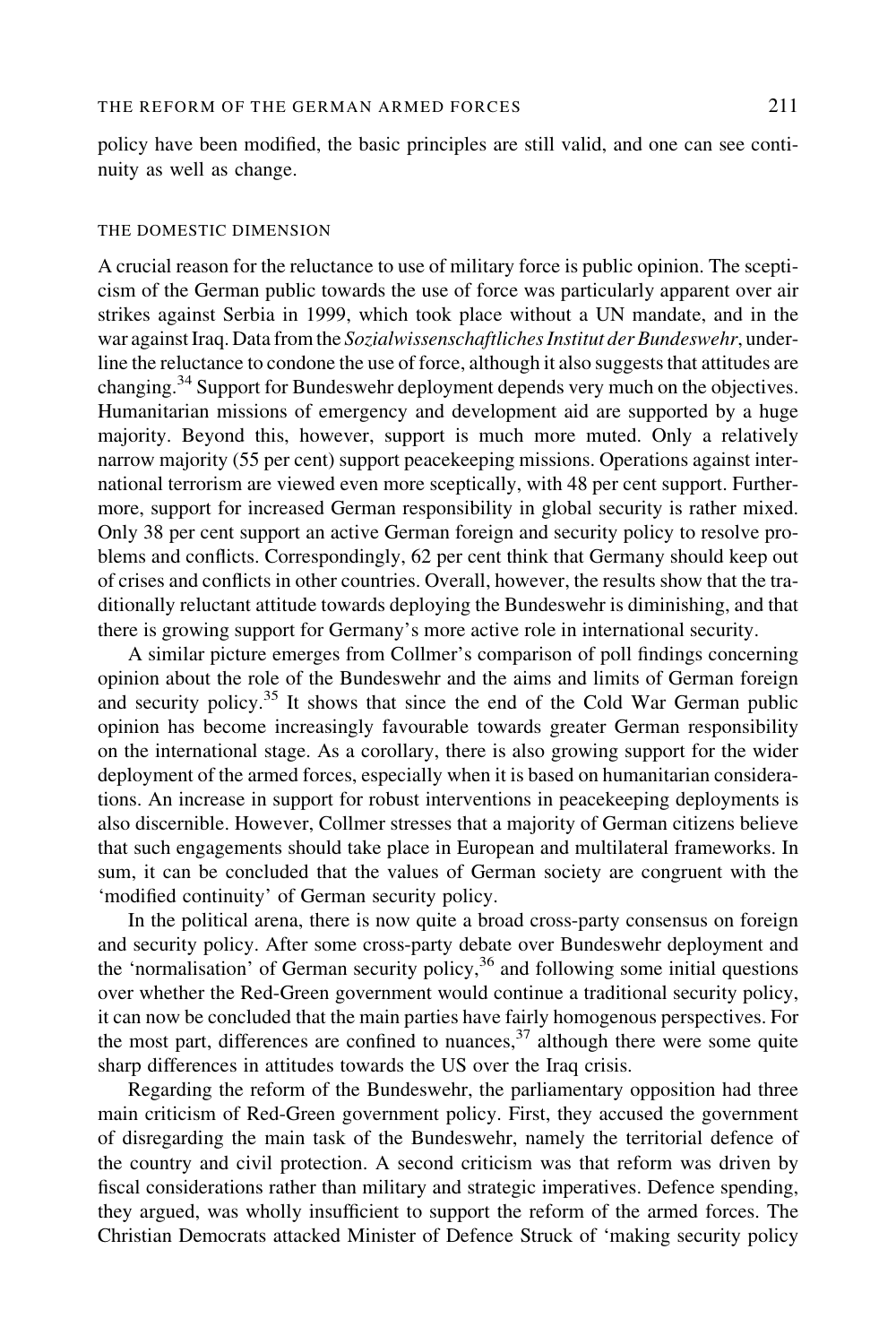orientated to the financial situation'.<sup>38</sup> Reform was 'a capitulation of the Minister of Defence to the Minister of Finance',<sup>39</sup> and the critics stressed the discrepancy between the new and far-reaching aims of the Bundeswehr and the very limited financial resources.<sup>40</sup> Finally, they were strongly opposed to the eventual abolition of conscription.

#### THE REFORM OF THE BUNDESWEHR

Changes in the norms of German security policy are reflected very clearly in the reform of the Bundeswehr. Increased international deployments in the last decade are reflected in fundamental change to its tasks and mission spectrum. The new mission of the Bundeswehr can be summarised as crisis prevention and the fight against international terrorism. To be able to meet these new demands and to match the new ambitions and aims of Germany on the international stage, the government undertook the most extensive reform in the history of the Federal Republic's armed forces. The reform is determined by three factors: the multinational integration of the Bundeswehr and the needs of interoperability in a European and transatlantic frame, the changed operational spectrum and the new task spectrum of the Bundeswehr and the available resources/financial constraints.<sup>41</sup>

The keystone document of the reform is the 2003  $DPG^{42}$  which sets out down the principles and the profile of German security policy. They 'are the binding foundation for the work performed in the area of responsibility of the Federal Minister of Defence<sup>,43</sup> and 'provide the necessary realignment of the Bundeswehr to the significantly changed parameters and risks<sup>44</sup>. The core message of the DPG is that for now and in the near future, there is no conventional threat to German territory and that the Bundeswehr has to be adapted to a completely new mission spectrum. A central characteristic of the reform is its 'transformative character'. The process is to be understood as a transformation, understood as a process without a defined endpoint. Because of the fast changing and dynamic nature of the international security system, a fixed time schedule for reform no longer meets the needs of modern military forces.<sup>45</sup> They have instead to be flexible and able to adapt constantly so as to be utilisable in the task spectrum.<sup>46</sup>

## Aims, Tasks and Structure

The changing task profile of the Bundeswehr requires fundamental structural reform. 'The requisite capability profile of the Bundeswehr cannot be achieved with the current structures, materiel and equipment.<sup>47</sup> The broadened concept of defence incorporates the new threat environment:

According to Article 87a of the Basic Law, the Federation establishes Armed Forces for purposes of territorial defence. Defence as it is understood today, however, means more than traditional defence at national borders against conventional attack. It includes the prevention of conflicts and crises, the common management of crises, and post-crisis rehabilitation. Accordingly, defence can no longer be narrowed down to geographical boundaries, but contributes to safeguarding our security wherever it is in jeopardy. (...) Armed Forces are an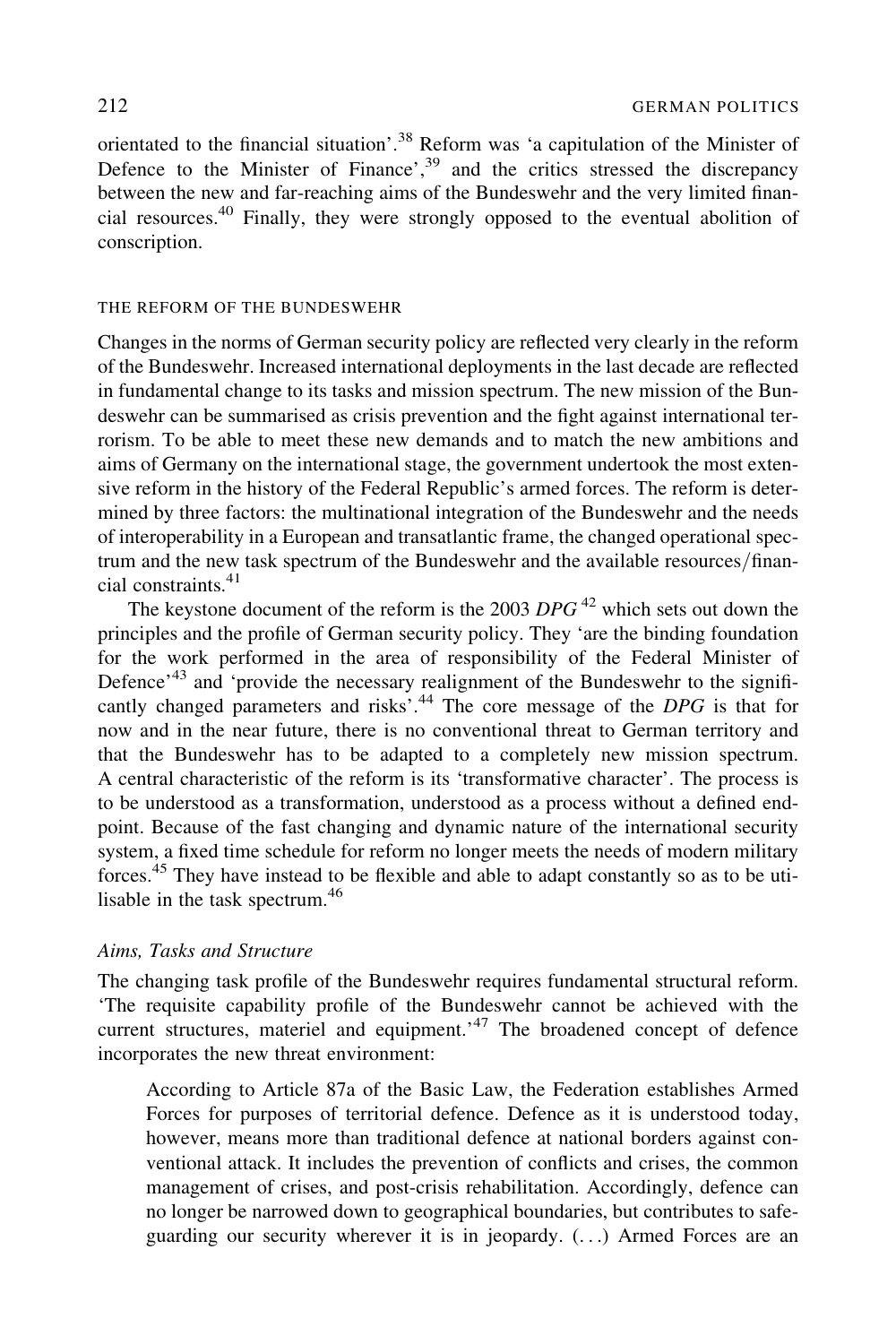integral part of foreign and security policy that aims at the prevention and containment of crises and conflicts.<sup>48</sup>

The tasks of the Bundeswehr derive from its mission and are summarised as international conflict prevention and crisis management (including the fight against international terrorism), the support of allies, the protection of Germany and its citizens, rescue and evacuation operations, and the rendering of support in the event of natural disasters.<sup>49</sup> Peace enforcement and crisis management are at the top of the new task list. These tasks are supposed to structure the entire character of the Bundeswehr.<sup>50</sup>

Important operational parameters are the contributions to the NATO Response Force (NRF), the European Headline Goal and German participation in the EU battle groups. For NATO a joint force must be kept constantly available. This commitment ties up approximately 15,000 Bundeswehr military personnel including preparation, post-action activities and the readiness phase. In the framework of the European Headline Goal, Germany promised to have on standby up to 18,000 soldiers. In addition to that, Germany continues to keep available a potential force of 1,000 military personnel in the framework of the United Nations Standby Arrangement System (to be employed in transport tasks for medical, military police, engineer and mine defence units). Finally, Germany strives to keep available a 1,000 strong force that can intervene anywhere around the globe for evacuation operations. For all possible operations, 'The political aim will define the goal, location, duration and type of an operation. The necessity for the Bundeswehr to participate in multinational operations may arise anyway in the world and at short notice and may extend across the entire mission spectrum down to high-intensity operations.<sup>51</sup>

## New Force Categories and Capabilities

Operational parameters are reflected in the Bundeswehr's new force categories. At the end of 2003, Minister of Defence Struck and Chief of Staff General Wolfgang Schneiderhan presented the new force structure of the armed forces. The Bundeswehr were subdivided into Response, Stabilisation and Support Forces,  $52$  signalling an entirely new system of force categories. These measures aim at reducing personnel costs in favour of new investments and at adapting the personnel structure to the new operational parameters. With the new structure, the Ministry of Defence aims to save 26 billion euros over the next 12 years. In addition to the reduction of the Bundeswehr from 280,000 to 250,000 soldiers by  $2010$ ,<sup>53</sup> the new structure seeks to adapt the forces to the new reality of being an 'Armee im Auslandseinsatz' (army in deployment/operation). The *Financial Times Deutschland* summarised the structural change with the headline: 'Struck adapts Bundeswehr to war'<sup>54</sup> and the Defence Minister stated that 'The area of deployment is the whole world.'55

A major aim of the reform is 'achieving a balance between ... missions, tasks, equipment and resources. In view of the changed security situation, tasks of the Bundeswehr will be reprioritised. Its capabilities will be adapted accordingly. In future, financial resources will be used mainly for the provision of the military core capabilities.'<sup>56</sup> The newly defined priority areas (command and control, intelligence and reconnaissance, mobility, support and sustainability, survivability and protection)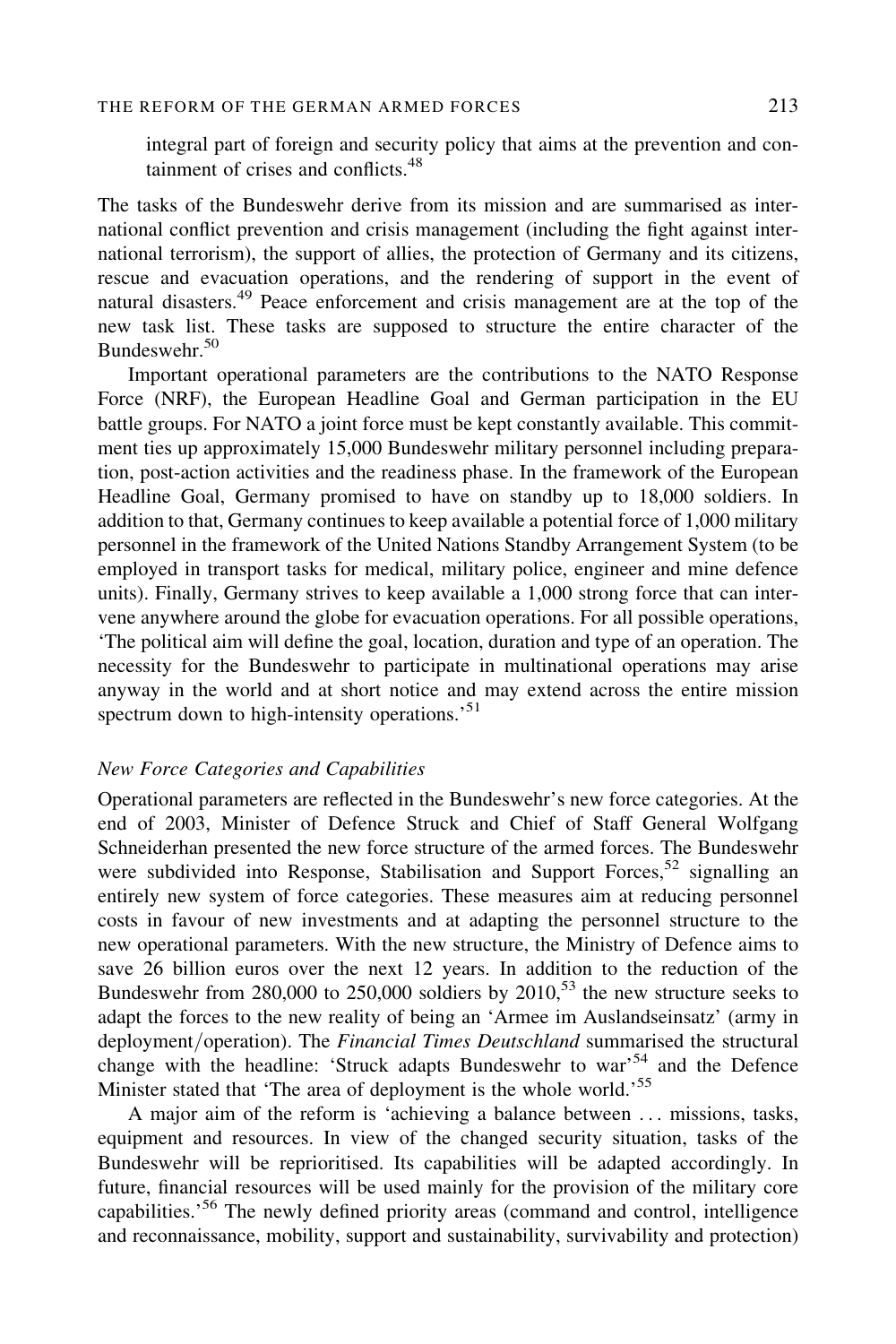are of central importance in fulfilling the needs of multinational operations around the globe. The forces have to be modernised in order to become more mobile, interoperable and technologically agile.

We must assign priority to creating the hitherto unavailable sub-capabilities of strategic deployability, world-wide reconnaissance and efficient and interoperable command and control systems and means; in particular because our forces may be deployed anywhere in the world now that their possible areas of operation have been extended geographically.<sup>57</sup>

The material planning is brought into line with the tasks and the financial framework and from now on only investments in priority capabilities will be made. Above all, a capacity for network centric command and warfare<sup>58</sup> and network enabled capabilities is a key project for being able to conduct the new main missions. Capability projects 'not fulfilling this need, do not have a chance any longer in the material and capability planning'.<sup>59</sup>

One way to build armed forces that are more effective and to close the capability gap with the US in particular, as well as France and the  $UK<sup>60</sup>$ , is coordination and a pooling of resources with European allies. Various efforts in the framework of the EU and NATO are underway to overcome the problem of this capability gap, which causes serious problems of interoperability.<sup>61</sup> The DPG states 'Armaments cooperation within a European and transatlantic framework is to be given precedence over the realisation of projects under national responsibility.'<sup>62</sup> The Ministry of Defence strives for greater harmonisation of capabilities as the 'capability to support alliance partners remains necessary. To a greater extent then before, the armed forces must be orientated towards harmonising their capabilities, means and structures with those of their partners, thereby avoiding the duplication of capacities.'<sup>63</sup> 'A high degree of interoperability is the crucial prerequisite for multinational missions and combined operations.'<sup>64</sup> Due to common priorities, which converge because of mutual mission scenarios, the formulation of European and transatlantic capability aims is extremely expedient. The formulation and implementation of such aims play a crucial role in the reform of the Bundeswehr.

## Budget and Financial Constraints

The main problem for the reform of the Bundeswehr is Germany's fiscal situation in general and the defence budget in particular. The ambitious aims and the restructuring of the armed forces stand in stark contrast to the tense financial situation. Compared to its European partners, German defence spending is already rather low<sup>65</sup> and it will probably not be increased in the near future. Total German defence spending is supposed to remain at roughly 24.4 billion euros annually and to increase then to 25.2 billion. Because of the generally tight fiscal situation, it seems very unlikely that this sum will be substantially increased by the new government. It would be very difficult to convince the public of the necessity of an increase while cutbacks in social spending and security systems are on the daily agenda.<sup>66</sup> Szabo and Hampton argue that 'the problem of under-funding is chronic and persistent'.<sup>67</sup> These fiscal facts evidently play a central role in the reform of the Bundeswehr: 'The numerical strength of the armed forces and the principles of their organisation will be determined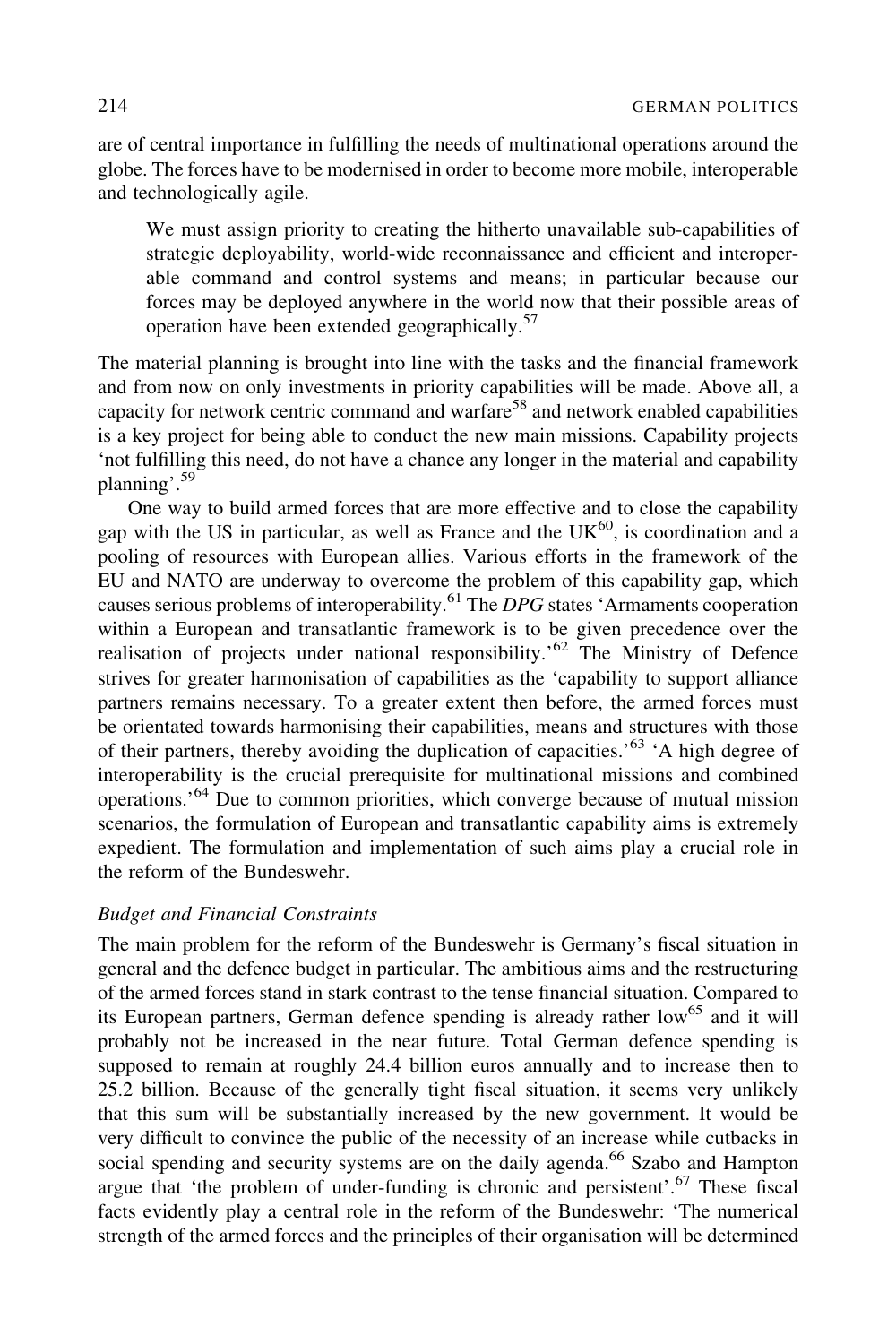## THE REFORM OF THE GERMAN ARMED FORCES 215

by their mission and the budget  $\ldots$ <sup>68</sup>. Furthermore, the DPG emphasises that 'Due to limited funds, structural reorientation and material modernisation are still out of alignment. It is therefore necessary to reallocate funds within the defence budget in favour of investments.'<sup>69</sup>

Another problem with regard to the fiscal situation of the Bundeswehr is the way disposable money is spent. More than 50 per cent goes on salaries while only 13 per cent goes towards new equipment.<sup>70</sup> Clearly, more resources are needed in the latter area to adapt the forces to the needs of modern peacekeeping and enforcement. However, the problem of a fiscal mismatch is recognised: 'Bundeswehr planning is no longer in line with the over all financial situation. ... There is no leeway left for future-oriented development and procurement projects.... The aim is to increase the portion of the defence budget reserved for investments.<sup>71</sup>

## Conscription

Since its creation the Bundeswehr has been a conscripted army. The main reasons in favour of this model are to ensure civil control of the army and to keep a broad connection to society. This aim was mainly inspired by the bad experiences of the Weimar Republic, where the small volunteer army developed into an 'undemocratic state in the state'. Two more practical reasons in favour of conscription are the fact that the Bundeswehr recruits 40 per cent of its professional soldiers from conscripts and that conscription provides a cheap pool of workers in the social area out of those draftees who choose civilian instead of military service.

Nowadays, however, the time of duty service is only nine months and the majority of the young men of an age group do not perform any military service at all.<sup>72</sup> The latter point raises questions of equity ('Wehrgerechtigkeit'). More importantly, it is very doubtful if conscription is still a useful model at a time when the main task of the Bundeswehr is no longer territorial defence. Modern armed forces need fewer, welltrained, mobile and experienced personnel. Whether soldiers can be prepared in nine months to meet these needs is questionable. Moreover conscripts are not generally sent on peacekeeping missions. Nevertheless, the DPG is committed to conscription, which 'remains an indispensable requirement for the operational readiness, effectiveness and economic efficiency of the Bundeswehr'.<sup>73</sup>

The majority of the political parties are also committed to conscription. Only the three smaller parties in the German Bundestag – the Free Democratic Party (FDP), the Greens and Die Linke.PDS (Party of Democratic Socialism) – are striving for an end to conscription. The official line of the two bigger parties the CDU and the SPD (Social Democratic Party), which form the current governing coalition, is to support conscription. Even though the SPD officially sticks to conscription, signs of change are recognisable. The fact that the majority of the population, and above all young voters are against conscription<sup>74</sup> could trigger a strategic shift by the SPD in the future. More and more Social Democrats of the party switch to the conviction of their former coalition partner, the Greens. They argue that conscription does not meet the needs of the modern Bundeswehr any longer and that it is too expensive and inefficient.

With the coming into office of the new CDU-SPD coalition government in November 2005, it is however not foreseeable yet, in which direction the discussion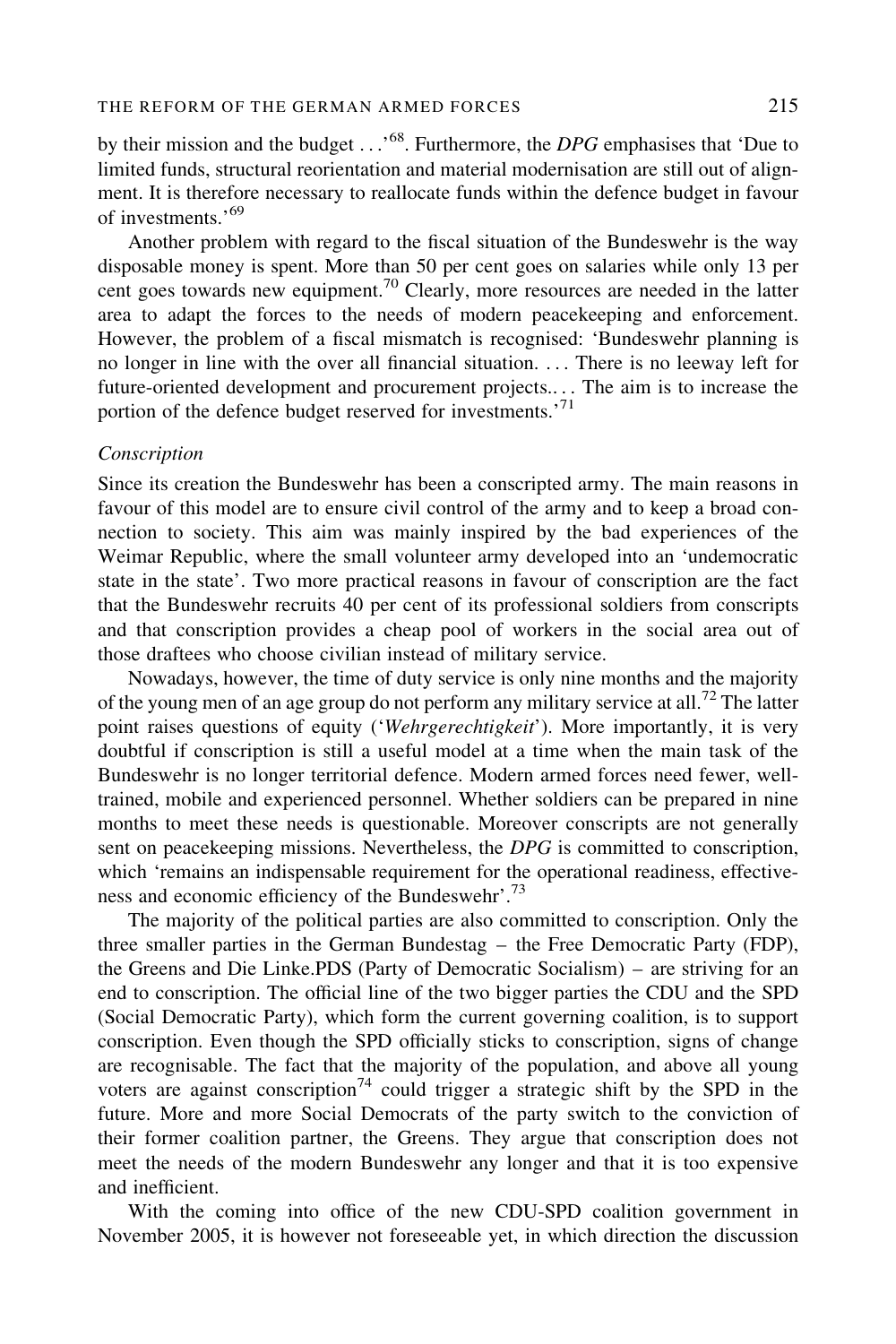will develop. One thing however is clear: there will continue to be a broad discussion between advocates and adversaries of Wehrpflicht (compulsory service). Today German democracy is very stable and it is doubtful if the 'democratic and civil control' argument supporting conscription is still valid. In addition, almost all Germany's important partners professional militaries and in the long term a professional army is reputed to be cheaper than a conscription army.

#### **CONCLUSION**

After the end of the Cold War, Germany's strategic culture changed and the country voiced its interests and ambitions with more self-confidence. The 'Berlin Republic' is characterised by a normalisation of Germany's foreign and security policy, and in particular its attitude towards the use of force. Many of the historical restraints concerning deployments of the Bundeswehr have been abolished or modified. This change of perspective regarding the use of force was accompanied by an apparent reorientation and reform of the Bundeswehr. The German armed forces are transforming from a defensive force, exclusively designed for territorial defence, to a power projection force, designed for international conflict and crisis management operations.

Despite this change, the traditional culture of restrained military force still holds and continuities with the past are clearly recognisable. Germany has not become a completely 'normal' country in this regard, but has adapted its security policy to the transformed international system by fine-tuning rather than fundamentally changing its strategic culture. This happened not only because of internal changes, but particularly due to external pressures, arising from the expectations of its allies in a changed international environment. However, traditional principles are still central in German foreign and security policy: close cooperation with partners and allies, the prominence of multilateralism, understanding the use of force to be a last resort and an emphasis on non-military instruments. In particular the restraint on the use of military force and the preference for non-military instruments for conflict resolution is perfectly in line with the concept of Germany's strategic culture as a civilian power. Nevertheless, national security policy and the Bundeswehr have undergone a fundamental reform over the last few years.

A major headache for the transformation process, however, is the fact that the new stance does not correspond with Germany's security policy resources. Neither the actual capabilities of the armed forces nor the defence budget are designed to fit the new ambitions and the growing expectations of international partners. The lack of satisfactory financial resources endangers Germany's interoperability capacity as well as the credibility of new ambitions in the area of foreign and security policy with adequate military capabilities. The priority of federal budget consolidation means that it will be difficult to overcome this problem, and the defence budget will probably remain underfunded. Public opinion is sceptical about any increase in defence spending, and remains unconvinced about the enlarged task spectrum of the Bundeswehr. Although elites and the majority of the political parties acknowledge Germany's new responsibility and the need to reform the armed forces for deployment worldwide, this conclusion is not shared by the wider public. This lack of adequate defence spending clearly hampers the fulfilment of the far-reaching ambitions of reform.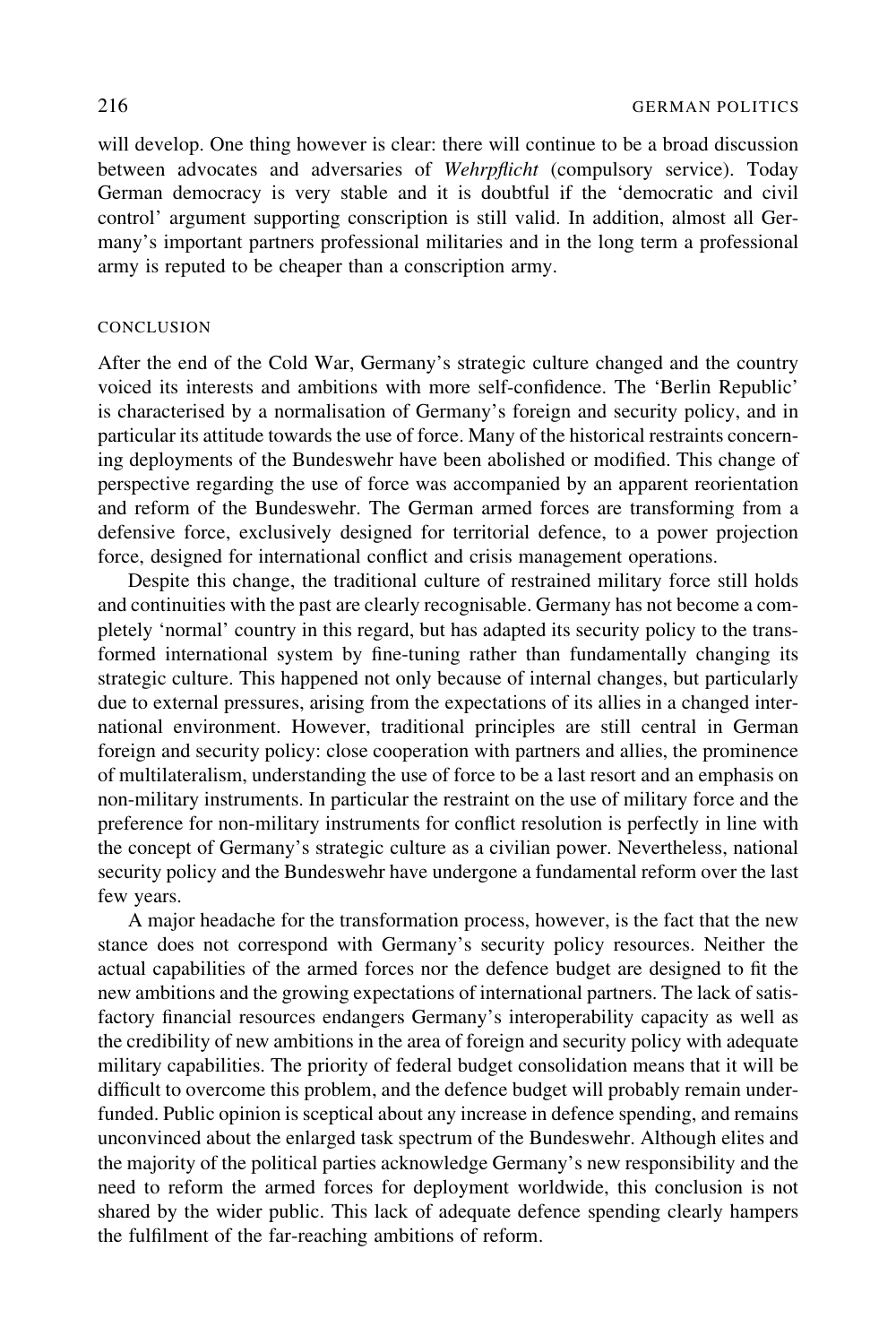## THE REFORM OF THE GERMAN ARMED FORCES 217

Nonetheless, the reform of the Bundeswehr is an important first step in trying to close the gap between demanding ambitions and the lack of capabilities. The threat analysis presented in the DPG and the new definitions of the Bundeswehr's task are helping to adapt German security policy to the new conditions of the international setting. In more general terms, the DPG can help to overcome the lack of a clear definition of Germany's security interests and to catch up with its allies in the area of defence.

However, the necessary strategic debate on these issues has yet to take place and the far-reaching rhetorical aims have to be put into practice. It has to become clear when and for what reasons Germany is willing to deploy the Bundeswehr and use military force. A strategic vision of how national interests are linked to decisions on the use of military force is needed because such decisions are currently based on ad hoc and short-term considerations. The proposed solution to this problem and to the further reform of the Bundeswehr by the new government coalition between the CDU and SPD under Chancellor Angela Merkel remain to be seen.

It is clear, however, that the current reformulation of the basic principles of German security policy has to be embedded in a more far-reaching strategic debate on fundamental defence and security questions. This should lead in the long term to the development of a national security strategy, for which the ESS provides a useful starting point. Moreover, the efforts to provide the Bundeswehr with the necessary capabilities to be fully interoperable with its partners and to fulfil the demands of the new task spectrum have to be turned from exigent rhetoric into political and material practice. Germany either has to formulate more modest ambitions or has to provide more means to put flesh on the bones of its foreign and security policy aims.

#### **NOTES**

- 1. The term 'civilian power' was coined in the 1970s by the late François Duchêne to describe the European Community. Furthermore, the term was often used to analyse Japan and Germany's foreign and security policy. For and excellent account of the German case, see Hanns W. Maull, 'Germany and the Use of Force: Still a "Civilian Power"?' Survival 42/2 (2000), pp.56–80.
- 2. Piotr Buras and Kerry Longhurst, 'The Berlin Republic, Iraq, and the Use of Force', European Security 13/3 (2004), p.215.
- 3. Maull, 'Germany and the Use of Force', p.56.

- 5. Gregor Schöllgen, 'Die Zukunft der deutschen Außenpolitik liegt in Europa', Aus Politik und Zeitgeschichte, B11/2004, p.16.
- 6. A Secure Europe in a Better World. European Security Strategy, adopted by the European Council on 12 Dec. 2003.
- 7. Certainly, it is very debatable if one can speak of a 'Grand Strategy' of the EU just because of the mere presentation of the ESS. Concerning the meaning and notion of the term 'Grand Strategy', see inter alia John Lewis Gaddis, Strategies of Containment: A Critical Appraisal of Post-war American National Security Policy (Oxford: Oxford University Press, 1982); Paul Kennedy (ed.), Grand Strategies in War and Peace (New Haven, CT: Yale University Press, 1991); Richard Rosecrance and Arthur A. Stein (eds.), The Domestic Bases of Grand Strategy (Ithaca, NY: Cornell University Press, 1993).
- 8. Nina Philippi, 'Civilian Power and War: the German Debate on Out-of-Area Operations 1990–1999', in Sebastian Harnisch and Hans W. Maull, Germany as a Civilian Power? The Foreign Policy of the Berlin Republic (Manchester: Manchester University Press, 2001), p.64.
- 9. Maull, 'Germany and the Use of Force', p.66ff.
- 10. For an overview of Bundeswehr missions from the 1950s onwards see <www.einsatz.bundeswehr.de/ C1256F1D0022A5C2/Docname/Abgeschlossene\_Einsaetze\_Home>.

<sup>4.</sup> Ibid.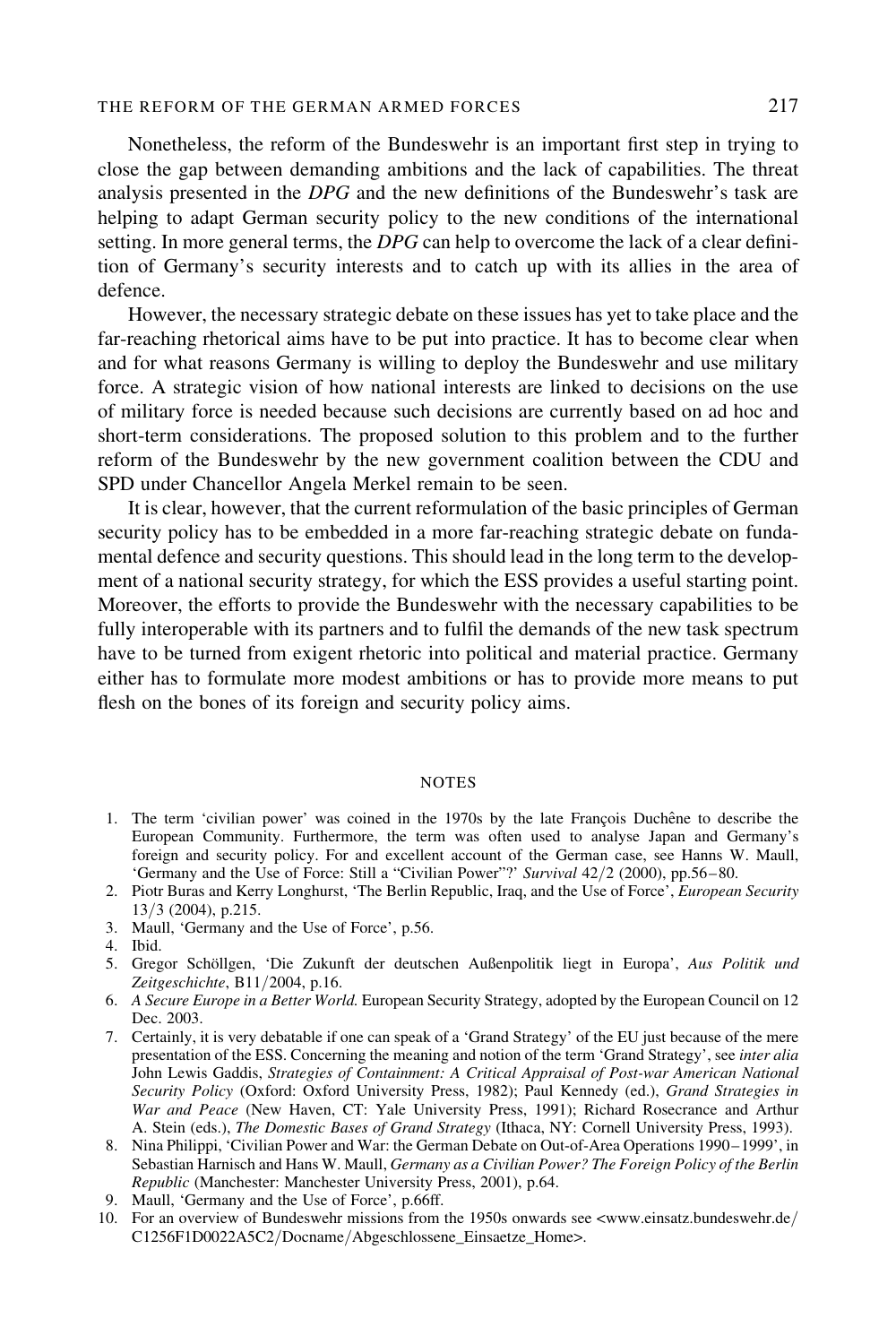- 11. Defence Policy Guidelines promulgated by Minister of Defence Peter Struck, 21 May 2003, Berlin. Accessible at http://www.bmvg.de/portal/PA\_1\_0\_LT/PortalFiles/C1256F1200608B1B/ W268AHEHSIOINFOEN/VPR\_en.pdf?yw\_repository=youatweb., p.3.
- 12. For current and regularly updated figures and numbers see <www.bmvg.de/portal/a/bmvg/en>.
- 13. Cf. Kerry Longhurst, Germany and the Use of Force: The Evolution of German Security Policy 1990–2003 (Manchester: Manchester University Press, 2004).
- 14. Reinhard Rummel, 'Germany's role in CFSP: "Normalität oder Sonderweg'"?, in Christopher Hill (ed.), The Actors in Europe's Foreign Policy (London: Routledge, 1996), p.55.
- 15. For details on this 'out-of-area debate' see Longhurst, Germany and the Use of Force.
- 16. Article 87a states that the use of force is only allowed in the case of defence and Article 24.2 allows German participation in military operations only in systems of collective security. Since 1982 (when the government used the Basic Law to refuse any participation by the Bundeswehr in out-of-area operations), these articles were mainly interpreted as prohibiting Bundeswehr participation in operations outside the NATO area.
- 17. This precondition makes the Bundeswehr a *Parlamentsarmee* and the character of this rule is questioned and debated nowadays. The concept includes that the German Bundestag has to agree with the deployment of *any* soldier abroad (even it is about the deployment of only one soldier). The government is thinking about initiating an *Entsendegesetz* that gives itself more freedom. However, there is no law underway yet that would reduce the necessity for parliamentary acceptance of deployments (which would need a change of the Basic Law).
- 18. Longhurst, Germany and the Use of Force, p.66.
- 19. Maull, 'Germany and the Use of Force', p.58.
- 20. The public debate about a possible intervention was very broad and intense in Germany; the traditional policy of avoiding the use of force clashed with the necessity to stop humanitarian suffering. Overall, the situation was very delicate for the new government. This becomes clear, when one thinks about the fact that the Greens emerged from the pacifist movement in the 1980s and the fact that the SPD is traditionally pacifistic as well.
- 21. For a detailed overview of the different positions and discussions on the Kosovo intervention in the German political sphere as well as among the public and for the development in the Kosovo case in the domestic context, see Maull, 'Germany and the Use of Force'.
- 22. For a good and detailed over of the German debate on out-of-area operations see Philippi, 'Civilian Power and War'.
- 23. For detailed figures of the number of soldiers deployed, see <www.einsatz.bundeswehr.de/einsatz\_ aktuell/index.php>.
- 24. Werner Link, 'Grundlinien der außenpolitischen Orientierung Deutschlands', Aus Politik und Zeitgeschichte, B 11/2004: 3-8, p.3ff.
- 25. First, because of the frank opposition against the US and second because of the refusal to participate in any military action against Iraq, even if a second UN Security Council resolution had been obtained.
- 26. This notion is used to describe the changed nature of Germany after unification and the transfer of the capital from Bonn to Berlin. This transfer is generally related to the transformation of Germany's political culture, which is particularly evident in the area of foreign and defence policy. See inter alia Dieter Dettke (ed.), The Spirit of the Berlin Republic (New York: Berghan Books, 2003); Piotr Buras and Kerry Longhurst, 'The Berlin Republic, Iraq, and the Use of Force', *European Security* 13/3 (2004), pp.215– 45; Johannes Gross, Nachrichten aus der Berliner Republik 1995 – 1999 (Berlin: Siedler Verlag, 1999).
- 27. Buras and Longhurst, 'The Berlin Republic, Iraq, and the Use of Force', p.215.
- 28. Cf. Buras and Longhurst, 'The Berlin Republic, Iraq, and the Use of Force'.
- 29. Cf. Hanns W. Maull, '"Normalisierung" oder Auszehrung? Deutsche Außenpolitik im Wandel', Aus Politik und Zeitgeschichte, B 11/2004, pp.17–23. About the new and more self-confident style of German foreign policy see also Financial Times, 'Schröder's Germany shows new self-confidence in world arena', 7 April 2004, p.3.
- 30. 'Deutschlands Interessen'. Ministry of Defence, 20 July 2004. See <www.bmvg.de/portal/a/bmvg/ kcxml/04\_Sj9SPykssy0xPLMn\_Mz0vM0Y\_QjzKLt4w3DvUHSYGYRqbm-pEwsaCUVH1fj\_zcVH1v QD9gtyIckdHRUUAjNSzjg!!/delta/base64xml/L3dJdyEvd0ZNQUFzQUMvNElVRS82XzlfM1VS>.
- 31. Defence Policy Guidelines, p.9.
- 32. Ibid. p.15.
- 33. Szabo and Hampton even state that the issued *Defence Policy Guidelines* would have been seen as both utopian and unacceptable by the SPD in 1994. Stephen F. Szabo and Mary N. Hampton, Reinventing the German Military, AICGS Policy Report 11 (2003), p.9.
- 34. Thomas Bulmahn, Bevölkerungsbefragung zum sicherheits- und verteidigungspolitischen Meinungsbild in Deutschland Ergebnisbericht 2004 (Strausberg Sozialwissenschaftliches Institut der Bundeswehr, 2004).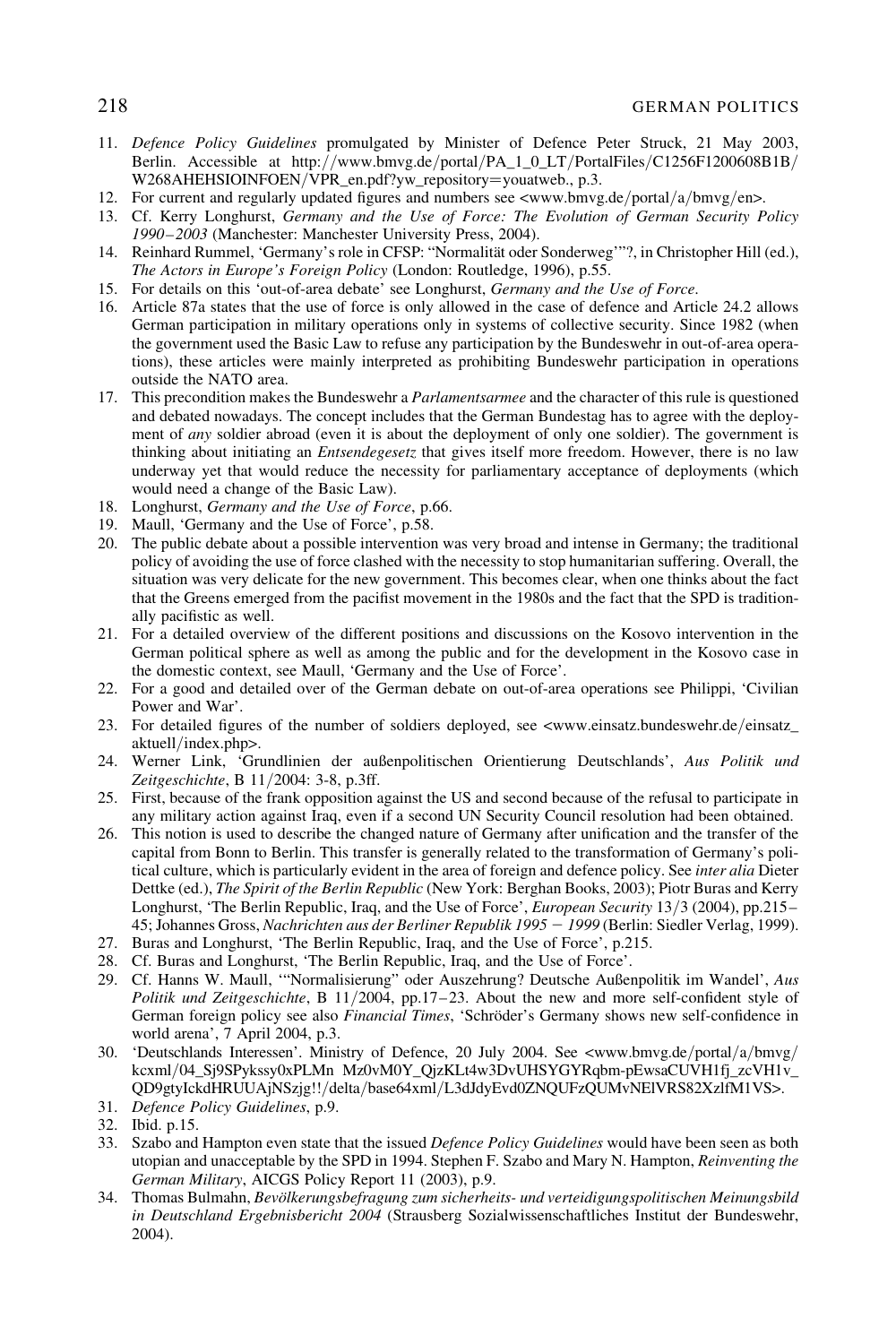## THE REFORM OF THE GERMAN ARMED FORCES 219

- 35. Sabine Collmer, '"All politics is local": Deutsche Sicherheits- und Verteidigungspolitik im Spiegel der Öffentlichen Meinung', in Sebastian Harnisch, Christos Katsioulis and Marco Overhaus, Deutsche Sicherheitspolitik. Eine Bilanz der Regierung Schröder (Baden Baden: Nomos, 2004), pp.201–26.
- 36. Cf. Christos Katsioulis, 'Deutsche Sicherheitspolitik im Parteiendiskurs. Alter Wein in neuen Schläuchen', in Harnisch, Katsioulis and Overhaus, Deutsche Sicherheitspolitik, pp.227–52.
- 37. Ibid. p.246. This remark does not apply to the socialist party PDS.
- 38. Süddeutsche Zeitung, 30 Jan. 2004, p.8. My translation.
- 39. Die Welt, 26 April 2003, p.2. My translation.
- 40. CDU MP Gerd Müller: 'On the one hand the Minister of Defense Peter Struck speaks about defending Germany at the Hindu Kush, on the other hand he cancels billions in the capabilities spending.' Die Welt, 13 April 2004, p.10. My translation.
- 41. Defence Policy Guidelines, p.10.
- 42. Other important policy documents in this regard are the Directive on the Further Development of the Bundeswehr. Promulgated by Minister of Defence Peter Struck, 1 October 2003, Berlin (key points are a greater focus on deployments, lower running costs and increased investments) and the *Grundzüge* der Konzeption der Bundeswehr. Promulgated by Minister of Defence Peter Struck, 9 August 2004, Berlin. This is the core document for the general conception of German military defence and the central directive for the fulfilment of the Bundeswehr's aims. The document is based on the Defence Policy Guidelines and implements the Directive on the Further Development of the Bundeswehr in structural and planning terms.
- 43. Defence Policy Guidelines, p.4.
- 44. Directive on the Further Development of the Bundeswehr, p.3
- 45. Parliamentary State Secretary Walter Kolbow, Speech delivered at the conference 'Transformation der Bundeswehr – welche Aufgabe, welche Ziele?', 21 June 2004.
- 46. Grundzüge der Konzeption der Bundeswehr, p.12.
- 47. Directive on the Further Development of the Bundeswehr, p.2.
- 48. Defence Policy Guidelines, p.3.
- 49. Defence Policy Guidelines,  $pp.16 18$ . For the mission and tasks of the Bundeswehr see also Grundzüge zur Konzeption der Bundeswehr, p.11.
- 50. Cf. commenting, accompanying text to the Defence Policy Guidelines, p.10.
- 51. Defence Policy Guidelines, p.12.
- 52. In detail, the new force categories are the following (see statements on the concept and further development of the Bundeswehr by Minister of Defence Peter Struck, at the press conference 'Waypoints for the New Course', 13 Jan. 2004. For more details see 'Grundzüge der Konzeption der Bundeswehr' <www.bmvg.de/portal/PA\_1\_0\_LT/PortalFiles/C1256EF4002AED30/W268QHFU197INFODE/ Grundz%C3%BCge+der+Konzeption+der+Bundeswehr.pdf?yw\_repository = youatweb>:
	- † Response Forces are designed for high-intensity and combined joint network centric operations. They are supposed to conduct peace enforcement measures and to be capable of rapid response. They consist of land, air and maritime forces with state-of-the-art equipment and comprise a total of 35,000 soldiers. It is from this force potential that the German contributions to the NATO Response Force (NRF), to other NATO or EU operations are generated.
	- Stabilisation Forces are to be employed in joint military operations of low and medium intensity, for a longer period across the broad spectrum of peace stability measures. They must be capable of separating parties to a conflict, monitoring ceasefire agreements, eliminating peace disturbers, and enforcing embargo measures. The stabilisation forces will comprise approximately 70,000 military personnel.
	- Support Forces are intended for support of operations and for the Bundeswehr's routine duty at home; including command and control and the training organisation of the Bundeswehr. The support forces will consist of about 137,500 soldiers.
- 53. To put these figures in context: In 1990, it was 450,000 soldiers, in 1995, it was 340,000 and in 2002 it was 295,000.
- 54. Financial Times Deutschland, 19 Dec. 2004, p.13. My translation.
- 55. Minister of Defence Peter Struck, Der Spiegel (4/2004), p. 24. My translation.
- 56. Defence Policy Guidelines, p.5.
- 57. Ibid.
- 58. For details on the Bundeswehr plans on Network Centric Warfare see Chief of Staff, Bundeswehr, General Wolfgang Schneiderhan, Speech delivered at the Bundesverband der Deutschen Industrie e.V. – BDI, 'Network Enabled Capabilities – Folgerungen für die Bundeswehr'.
- 59. Parliamentary State Secretary Walter Kolbow, Speech delivered at the conference 'Transformation der Bundeswehr – welche Aufgabe, welche Ziele?'.